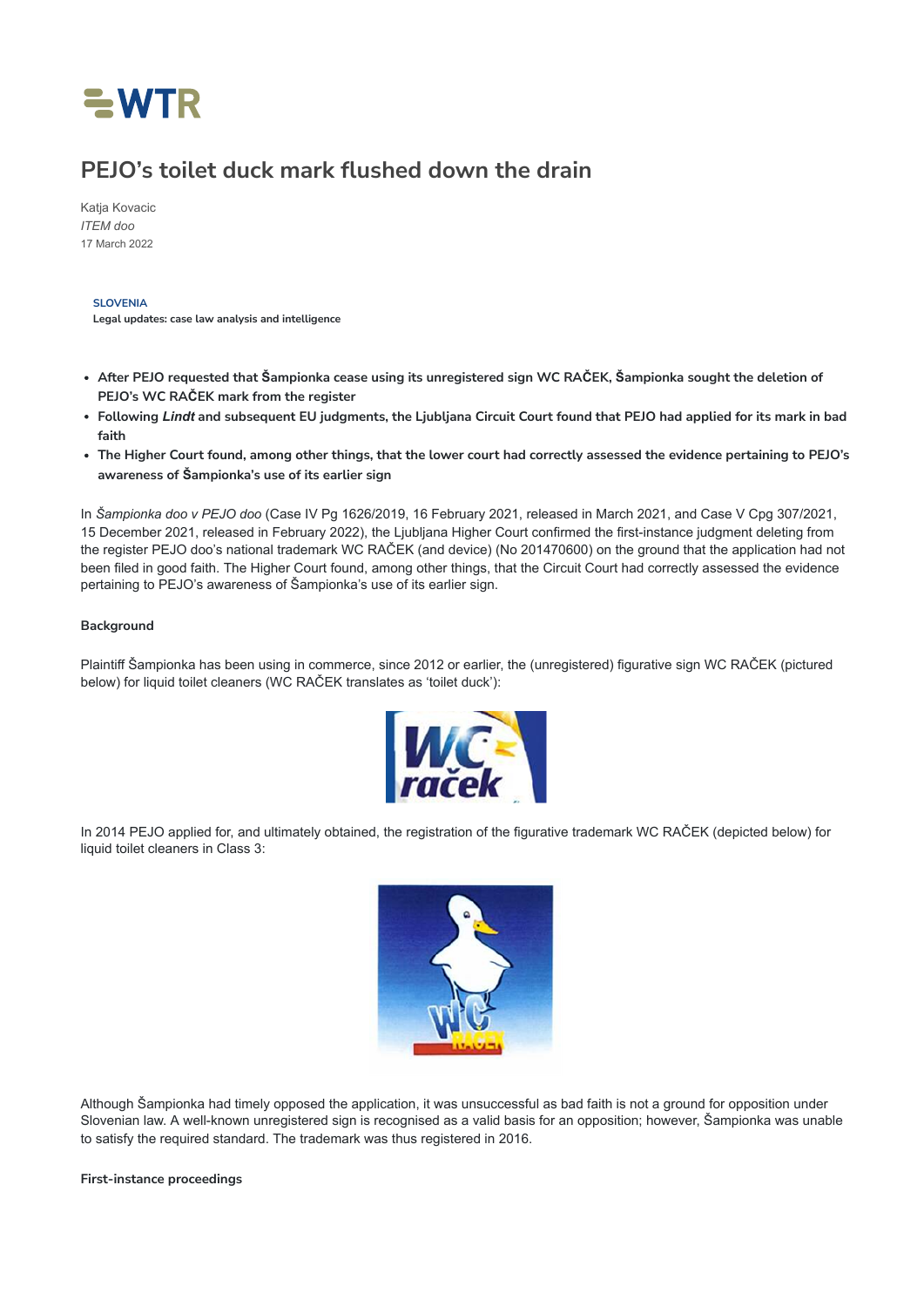After PEJO sent a cease-and-desist letter to Šampionka requesting that it cease use of its (unregistered) sign, under threat of an action for infringement of the registered trademark WC RAČEK, Šampionka filed an action for the deletion of PEJO's trademark from the register under Article 119 of the then-valid Industrial Property Act, on the ground that the application had been filed in bad faith (amendments to the act came into force on 29 March 2020, moving actions for the deletion of a trademark on the ground of bad faith from Article 119 to Article 114, under "actions for the invalidation of trademarks").

The Ljubljana Circuit Court followed the guidelines set in *Lindt* and subsequent judgments of the General Court and Court of Justice of the European Union, and examined the objective circumstances of the case, including the history of the relationship between the parties and the chronology of events leading up to the filing of the contested trademark.

Firstly, the court established that, when PEJO filed the application for the contested mark (in 2014), Šampionka was using in commerce a sign which included identical wording and identical colours (white, yellow and the predominant blue), and that a duck was depicted in both signs. Thus, the signs were highly similar. As the goods in question were identical, the court concluded that the contested trademark was capable of being confused with Šampionka's sign.

Secondly, the court considered whether, in 2014, PEJO knew - or should have known - that Šampionka was using the sign WC RAČEK on the market. It noted that PEJO's owner and manager at the time of the application for the contested trademark (Edvin Pejovic) had once managed and owned a company producing liquid toilet cleaners bearing the WC RAČEK sign, which he later sold (one of the buyers was later the manager of Šampionka). The bankruptcy of that company led to legal proceedings against Pejovic due to damage done to the creditors. According to the court, the existence of numerous legal proceedings and disputes involving Pejovic and Šampionka's manager showed that the former was aware of Šampionka's use of the sign WC RAČEK on the market. This was confirmed by Pejovic's statement that he had "always been fond" of the WC RAČEK brand and was "glad" that Šampionka had not registered it as a trademark. Further, it was significant that the contested trademark was identical to an old trademark application for WC RAČEK, filed in 1993 by the first company to be named Šampionka. Thus, in 2014 PEJO was aware of Šampionka's use of WC RAČEK on the market.

Thirdly, the court considered whether PEJO had intended to prevent Šampionka from continuing to use the sign WC RAČEK on the market. Pejovic's statement that he had applied for the contested trademark because he knew that Šampionka had not registered the sign, combined with his knowledge of Šampionka's use of the sign in commerce, led the court to conclude that PEJO filed the application in bad faith. The court reasoned that PEJO clearly took advantage of the fact that WC RAČEK was not registered as a trademark, and applied for the contested trademark despite being aware of Šampionka's use of the sign, with the precise intention of preventing Šampionka from making further use of it. This, in the court's view, constituted an act contrary to accepted principles of business ethics.

The court also noted that PEJO had never used the contested trademark in commerce, which was an additional indicator of PEJO's bad faith. Although PEJO asserted that use had been planned but not realised due to the presence of Šampionka's unregistered sign on the market, the evidence submitted did not corroborate such assertion. The court thus deleted the contested trademark from the register.

#### **Second-instance proceedings**

PEJO appealed, claiming that the Higher Court should alter the lower court's judgment and reject Šampionka's action or, in the alternative, annul the judgment and send the case back to the first instance for a new procedure.

## PEJO pleaded as follows:

- 1. Šampionka was not allowed to file the action as it did not own a registered trademark for WC RAČEK, and the sign WC RAČEK was not well known.
- 2. The lower court had erred in its assessment of bad faith because it did not consider whether PEJO had dishonest intentions when the contested trademark was applied for with the Slovenian Intellectual Property Office.
- 3. The lower court had failed to consider that PEJO could not have acted in bad faith when applying for the contested trademark, as Šampionka had abandoned an earlier attempt to register the sign WC RAČEK as a trademark in 2012. The actual and continued use of the sign WC RAČEK on the market was irrelevant in the assessment of bad faith, as Šampionka's actions showed that it had no wish to obtain a trademark registration.
- 4. The contested judgment was internally inconsistent as some of Pejovic's statements were found credible while others were not, and there was no explanation for such discrepancy.

Šampionka contended that the Higher Court should refuse the appeal.

The Higher Court found all pleas to be unfounded:

1. With regard to Šampionka's legal standing, the first-instance court was correct in finding that Šampionka was allowed to file the action. The fact that Šampionka was using, for identical goods, a sign to which the contested trademark was so similar that it